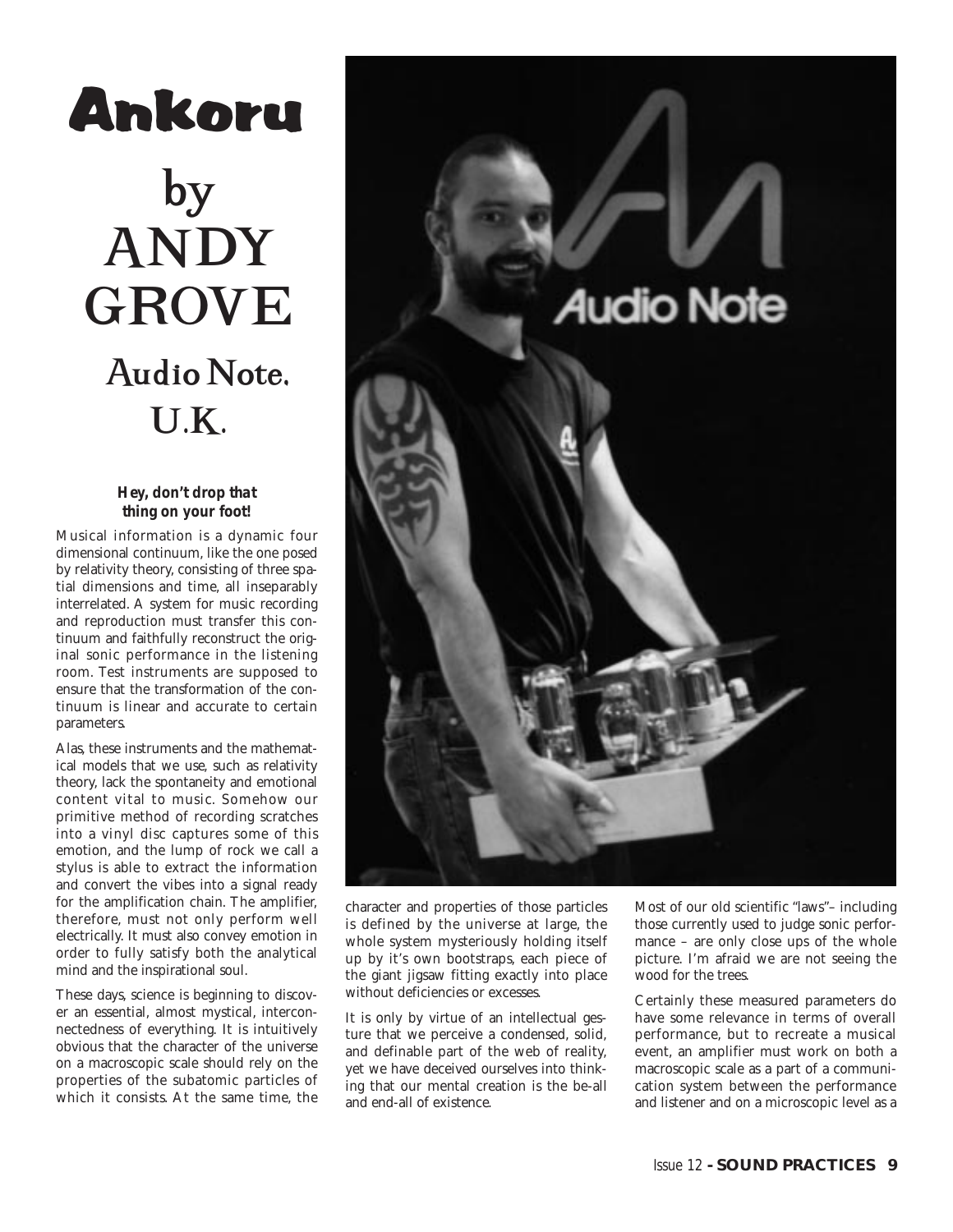

## **Schematic diagram of author's design - Audio Note** *Ankoru* **SE parallel 845 70 Watter**

ISSUE: 11

collection of valves and parts which must be tamed and optimized for the task at hand.

A magazine article can only skim the surface of any design philosophy and, of course, there will be shouts of "what the \*@\$! is this guy on?", but I hope my discussion of the *Ankoru* design will be interesting nonetheless.

Starting with the basic precept that each part of the amplifier should fit exactly into place, and have a character defined by the overall requirements of the system, the validity of *feedback* and *push pull* operation, two pillars of traditional amplifier design, are immediately called into question. These concepts are purely intellectual constructions, created in laboratorieswith no motivation from natural music, and I am convinced that they detract from sound quality as a result.

In practice, the ultimate purpose of feedback and push pull operation is to make amplifiers easier to make not better. In any event, reducing harmonic distortion to vanishingly small levels and increasing bandwidth from DC to cosmic rays does not make a more musically satisfying amplifier. Specs must give some satisfaction though, 'cos we all know a guy who slinks off to the bathroom with a copy of his tranny amp spec sheet!

I agree that limitations such as distortion and bandwidth abberations unquestionably colour the sound and should be eliminated, but beyond that I maintain that there are more important areas to be considered if musicality is the ultimate goal.

According to my way of thinking, all of the above leads to the assertion that the overall topology of an amplifier must be singleended and there must be *no* feedback. Transistors and all things silicon sound unnatural…put sand in the signal path and you get gritty sound! So, let's proceed directly to *valves* and, in particular, the simplest and purest amplifying device.

The materials used for the construction of the passive elements of the amplifier are just as important since the signal must pass through them. Every material has a tonal coloring effect, so only highly-specified, high-purity, listening-tested materials are suitable.

For example, in the *Ankoru* we use only Black Gate and Cerafine electrolytic capacitors for the audio circuitry. These caps eliminate that electrolytic mushiness without going over to the brashness of certain plastic caps. The valve selection was guided by the notion that the different sonic signatures of each type should be complimentary, leading to the goal of a sound that possesses both strength and finesse.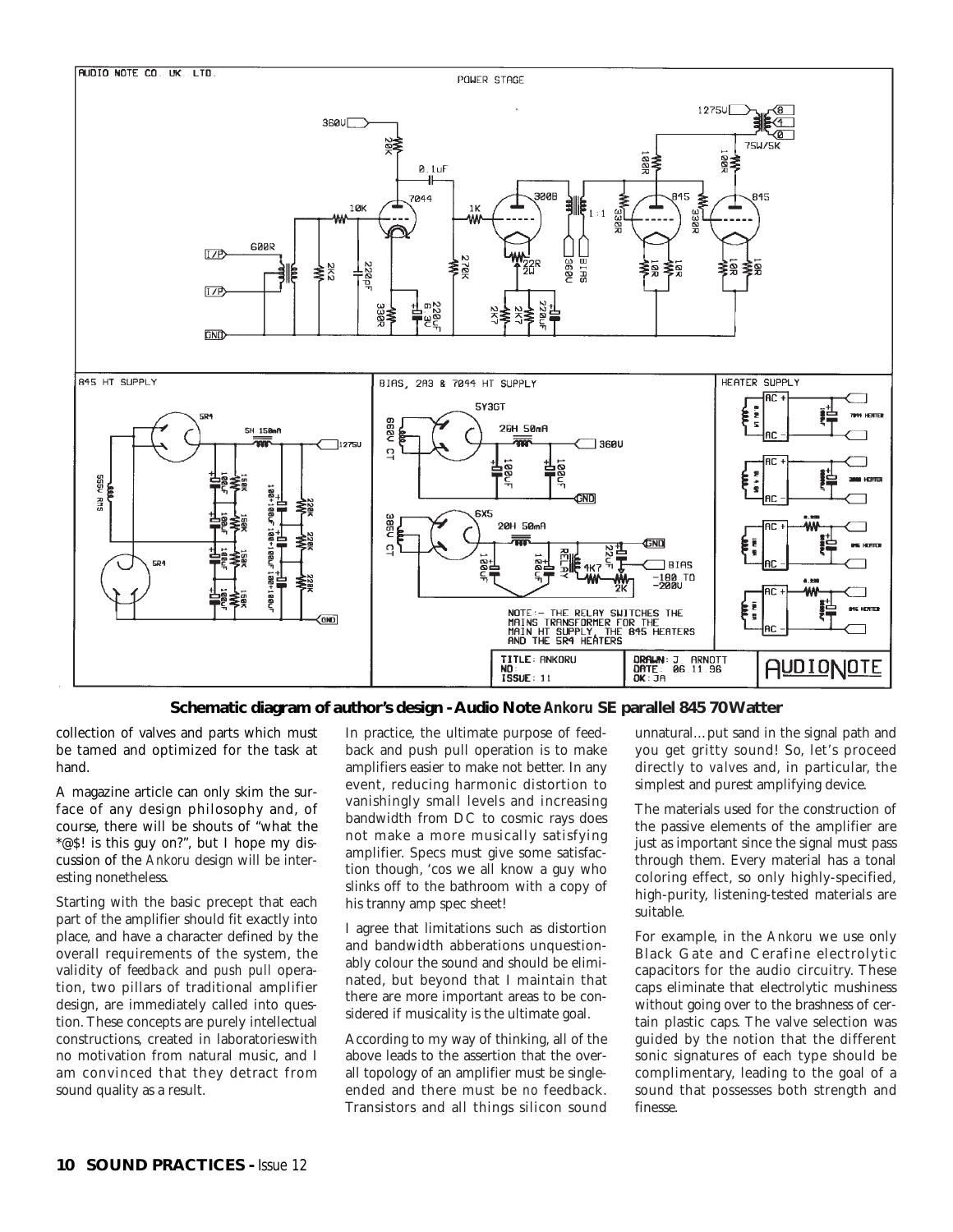Before I go on to describe the *Ankoru* circuit in detail, I would like to say a few words about transformers and transformer coupling, since transformers play an important role in the design.

In any valve, waveform distortion is caused by the characteristic parameters of the valve changing in sympathy with the applied signal. In a standard RC coupled triode circuit, the valve is set up with a quiescent current (Iq) flowing through it and the load resistor, yielding a particular quiescent voltage on its anode (Vq).

With a negative-going input signal, the current is reduced and the anode swings positive due to the reduced voltage drop across the load resistor (Rl X Iq). The reverse is true with a positive-going input signal, the valve's anode current is increased so the voltage on it reduces due to increased drop across Rl.

There is a problem with this, however, because as the anode swings positive and the current decreases, the transconductance of a valve goes down due to the curvature of its characterisic. Of course, the reverse is true with a positive-going input signal, the transconductance goes up with with the current.

This means that the positive part of the anode swing is compressed and the negative part is expanded– waveform distortion. Usually, this distortion only becomes serious with very non-linear valves and/or large voltage swings. When we want to drive a fairly meaty output valve we need to swing a lot of volts because the mu of these types is necessarily low to keep the anode impedance down to keep loudspeaker damping up. In this circumstance, waveform distortion can easily rear its rather ugly head.

We need a system for keeping the current through the valve as constant as possible over the anode swing, i.e., a high load impedance. Increasing the load resistor on an RC coupled stage can only go so far, however. One soon runs into problems of resistor dissipation and PSU voltage if the anode current is kept at the optimum level.

The SRPP stage and his other active loaded cousins, such as the mu follower, have never really delivered the goods for me. Close listening reveals a lack of focus and immediacy compared to even the humble RC coupled stage. Anyway SRPP is a feedback device and quite often that scheme doesn't work very well electrically

either, especially with the low impedance valves we would like to use as drivers. Simply pretending that you've got a low output impedance just doesn't cut any ice in the world of real audio.

For large power valves, a low AC drive impedance is necessary because large valves have large and therefore highly capacitive grids. Thankfully, the low gain keeps down the Miller Effect, but it's still there, so for good HF response, there is no getting around using a good low impedance driver.

From the standpoint of sound quality, for a strong sound we need a beefy, low impedance driver. Wimpy driver equals wimpy sound. Drive two 845s with an ECC83 and it'll be like putting a model aircraft engine in a Chevy Impala. Not exactly awe inspiring.

The DC resistance of the grid circuit must also be kept low to control the effect of another rather annoying bugbear, grid current. Unfortunately, the vacuum in many modern valves is far from perfect, so there are quite a few gas ions floating around inside the bottle. Some of these ions will collide with the grid and draw electrons from the grid circuit. If the grid resistance is high, the grid bias will be modulated in tune with the signal, a real no-no in my book.

Also the grid may occasionally be driven positive on signal peaks, causing the gridcathode diode to conduct, rectifying the input voltage in the manner of a shunt diode supply with the coupling cap as the reservoir. This action makes the bias voltage more negative, reducing the quiescent current through the tube, sometimes to the point where it will only conduct on peaks (Class C). In fact, a severe peak can cause the amp to cut off altogether, resulting in a total loss of output.

Worse still, the grid resistor/coupling cap combination acts as an RC time constant, so the effect lasts for some

time after the overload

a time-delay distortion mechanism.

Reducing the grid resistor to combat these effects is no solution. We want a DC grid resistance similar in magnitude to the impedance of the driver valve, i.e. a few hundred ohms not a few hundred kilohms.

Making your grid resistor 600 ohms will likely kill the driver stage and, anyway, would require a coupling capacitor so big that the RC time constant would put us right back where we started.

To cure the voltage swing problem requires a circuit element which has low DC drop but a high AC impedance. Plus, we need a low DC resistance in the grid of the output valve. And the device should efficiently couple the driver valve to the output tube's grid.

The driver transformer is exactly what we need for the job. Its primary inductance presents an extremely high AC impedance to the driver valve and reflects the anode impedance of the driver into the grid circuit of the output valve. A good driver trans will have a primary and secondary DC resistance on the order of 300 ohms, so the problems associated with grid current are more or less eliminated. This is a resistance 1000 times lower than I've seen in some designs.

Ideally, the transformer secondary is left unloaded, i.e. there is no "damping resistor" put across it to cut ringing. An unloaded transformer sounds better and it gives the driver valve a higher impedance load.

There are two large-scale problems with driver transformers, HF frequency response and LF frequency response. These two requirements are mutually exclusive to a certain degree and many commercially available transformers sacrifice one for the other. The Tango transformers, for example, seem to go for impressive-looking HF specs but they have diminutive primary inductances

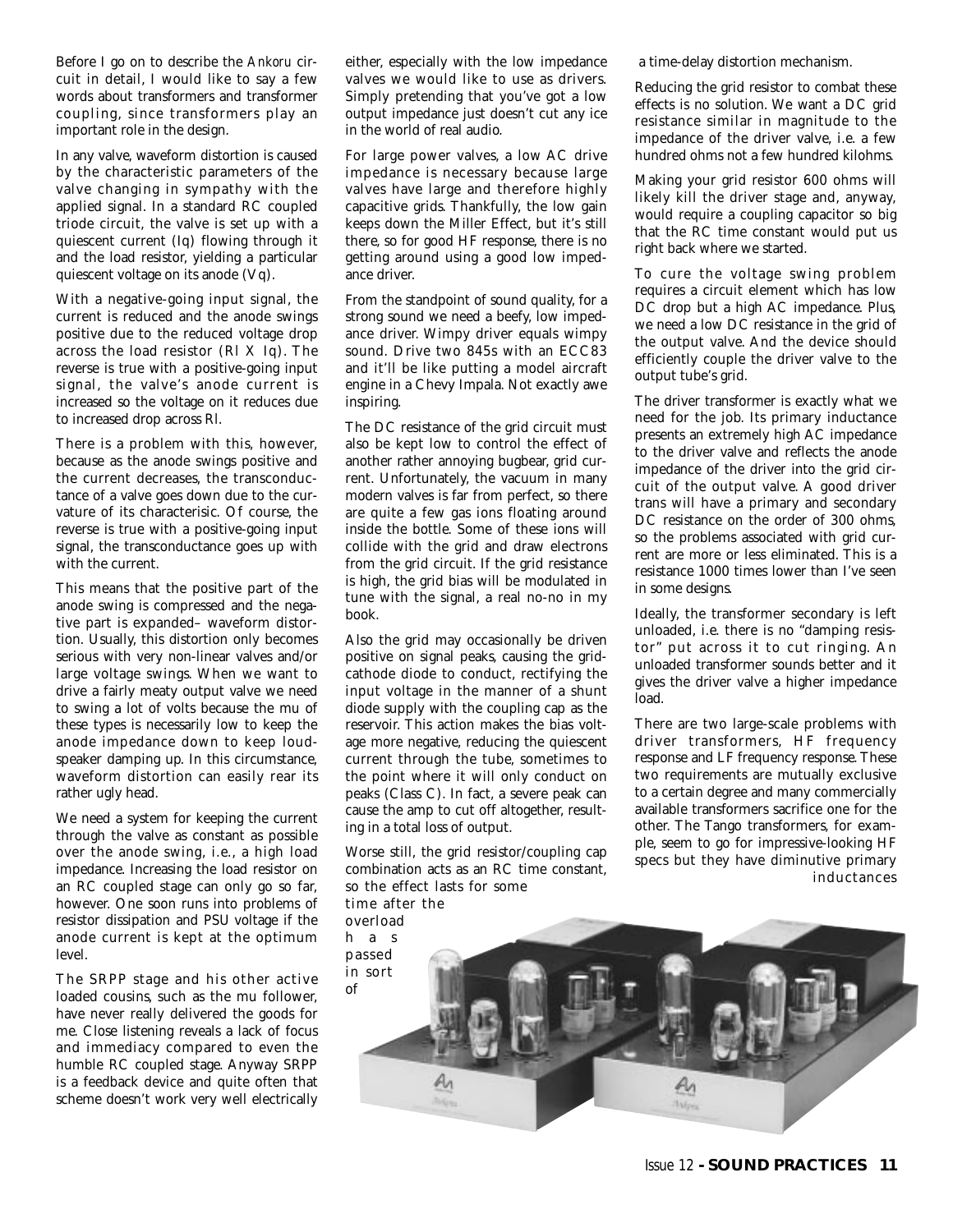which limit the LF performance.

The problem is compounded by the unbalanced DC current imposed by SE operation, which requires that the number of primary turns must be increased to counterbalance the loss of permeability caused by the air gap in the core. Leakage inductance is proportional to the square of the primary turns so it's a real pain in the butt.

The driver transformer in the *Ankoru* has to handle 45 mA and still have superb bass, so it took some heavy calculator work and a few trees worth of paper to get it all working! [The *Ankoru* interstage trans will be available as a DIY part–*ed*.]

I love the sound of large triodes like the 211 and 845. The 845 was used in this amp because it offers greater power in Class A1. The 211 is a more voltage sensitive valve than the 845, its *mu* is higher but then so is its internal impedance. It can't swing a lot of current at the low voltage end of the anode swing without having the grid driven positive into Class A2. When pushing the grid above zero volts, it no longer reacts as a high-impedance terminal. It starts to draw appreciable current, corrupting the input signal in a most unattractive way unless the driver impedance is extremely low.

The grid-cathode diode impedance of a 211 is about 2k, so we would need something around 100 times lower or hideous distortion would result. The waveform distortion could be corrected using feedback but why build an amplifier that is intrinsically nonlinear?

The 845 can sink a lot more juice where the 211 starts wheezing, but since the *mu* is so low, it requires a driver stage capable of considerable voltage swing. The 845s in the *Ankoru* are biased at -100 to -200 Volts for an anode current of 75 mA at 1200V B+, they look into a load impedance of around 6k, and put out a formidable 70 Watts. The output transformer has to cope with 150 mA DC and hold its 6k impedance down at LF, requiring a high primary inductance. This takes a serious hunk of iron, but the *Ankoru* output is just such a beast and the bass is awesome, if I do say so myself.

To keep the drive signal to the output valves clean requires a driver valve of excellent linearity. One could use an indirectly heated valve such as the 6BX7, very linear, or the slightly less linear 6BL7, but low impedance, low *mu* directly heated valves are definitely the best choice.

Since this amp has to be built using valves which will be available for some time into the future, so that replacements can be made throughout its life, it was necessary to use modern versions of either the 2A3 or 300B. I originally experimented with the 2A3 as I wanted a measure of its clarity and immediacy, but these valves have a very nasty habit of making toilet related noises even in the output stages of amps, and using one as a driver was impossible. I even tried some NOS samples but many were only marginally better, only the best and therefore rare and expensive examples were quiet.

So the 300B was chosen, and it brought its characteristic warmth and musicality to the amp as well a greater impact to the bass. The 300B is operated with 300V across it and an anode current of 45 mA so it will last for ages, no more current or voltage was necessary for driving the 845s to full output. The 300B's output is in fact so large that the 845s will be freaking (and so will your wife and the neighbours) before it runs into trouble which makes its jobs and the job of the input stage easier.

Various input configurations were tried, all using the E182CC/7044 valve for its powerful sound. The original and best sounding configuration gave the amp so much gain as to be impractical. Long speaker leads acted like antennae and transmitted the amp's output into the input leads causing instability. Super high quality cables and careful system setup would eliminate the problem but as this is a commercial amp it has to be dealer proof so a simple, single stage RC coupled affair was settled upon. The 7044 was always run at a high current to really bring out its flavour.

The *Ankoru* is interfaced to the preamp via a coupling transformer to allow balanced operation and to properly ground the grid of the red hot 7044. A switching system permits regular unbalanced input as well. The *Ankoru* is intended for use with the Audio Note M3 which has output transformers and balanced outputs.

Ideally transformer coupling between input stage and 300B would have been used but even super quality transformers impart a signature upon the sound (ultra mega quality ones don't however) so a special copper foil capacitor with paper/oil dielectric was used to couple from 7044 to 300B. This capacitor like all caps has a sonic character but it was used to avoid a buildup of one type of timbre caused by the cascaded transformer coupled stages.

The power supplies are fairly standard, and of course valve not silicon, remember microprocessor parts in the power supply equals computerized sound. If you want your record collection to sound like a bunch of cheap CDs then use silicon rectifiers for the audio PSUs like all the other junk in the shops. In fact, I would use valves for the filament supplies if I could– Tungar rectifiers such as the Ediswan 68506 would work for those who dare [*Cool! –ed.*] or AC straight from the mains trannie but then punters would winge about hum. I could have built gargantuan supplies which would have caused the primordial fires of a nuclear power station to die but this amp had to fit into a (almost) domestically acceptable chassis.

So a sensible but effective approach was taken, capacitor rather than choke input filters were used to get maximum voltage efficiency and chokes were used to get ripple down. The capacitors in the PSUs are directly in the signal path so they need to be of excellent quality and here the Cerafine types come into their own. They have a smooth and refined sound. Energy storage was not taken to extremes but the main HT for the 845s holds 50j of energy (the caps on the input side of the filter are isolated from the audio circuit by the choke and therefore don't count).

It is necessary to have a rigid supply. Smaller caps generally sound a bit sweeter in the mid and treble but if you want a decent bass quality the last thing you want happening is the PSU flapping about all over the joint. You don't put a lawnmower carburetor on a Ferrari engine.

Going for oil drum sized caps doesn't work either (Question: Can you think of a trannie amp with super solid bass and complete and utter crap everything else?). Super sized capacitor supplies can pump out heap big LF current transients but they take heap big time to recover as well, and the impedance of the giant electrolytics just skyrockets as the frequency rises.

Regular capacitor power supplies integrate the demands placed on them so a bigger supply reacts a smaller amount but everything takes longer. So the PSU for the 845s is suitably scaled for an excellent all-round performance, solid bass through to sweet and delicate treble. Things are made a bit easier because the energy storage of a capacitance is proportional to the square of the voltage on it and at 1200 V it doesn't take a big capacitance to store a lot of grunt.